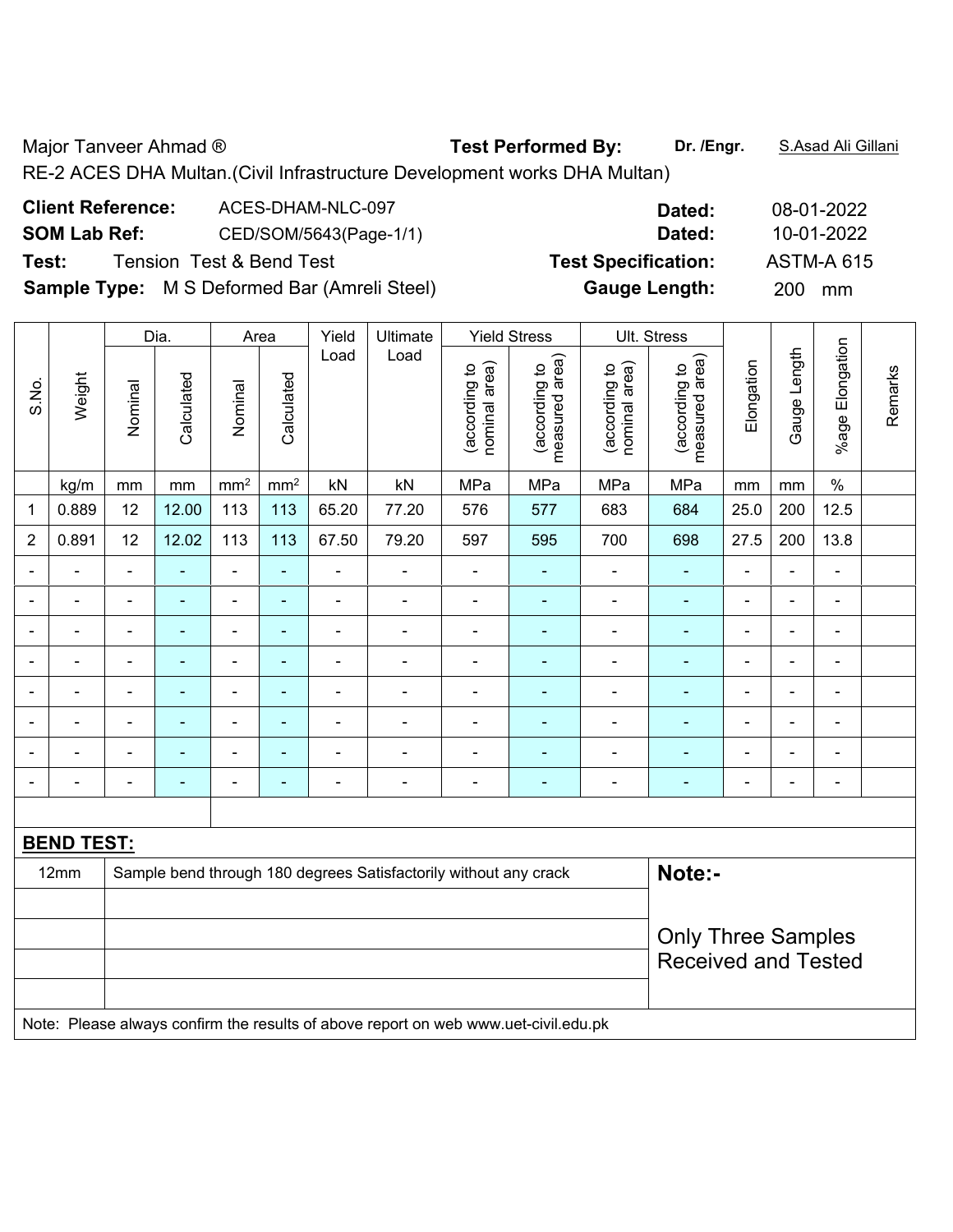M/S Project Managers **Test Performed By:** Dr. /Engr. **S. Asad Ali Gillani** Ali Gillani

Allied Bank.(Project: Allied Bank Ltd Plot No.14 Block A3 Gulberg III Lahore.)

**Client Reference:** Nil

**Test:** Tension Test & Bend Test **Test Specification:** ASTM-A-615 **Gauge Length:** 8 inch **Sample Type:** Deformed Bar (FF Steel)

**SOM Lab Ref:**  5644 (Page-1/1) **Dated:** 10-01-2022 **Dated:** 10-01-2022

|                          |                      |                | Dia.           |                 | Area            | Yield          | Ultimate                                                                            |                                | <b>Yield Stress</b>             | Ult. Stress                    |                                 |                |                |                           |         |
|--------------------------|----------------------|----------------|----------------|-----------------|-----------------|----------------|-------------------------------------------------------------------------------------|--------------------------------|---------------------------------|--------------------------------|---------------------------------|----------------|----------------|---------------------------|---------|
| S.No.                    | Weight               | Nominal        | Calculated     | Nominal         | Calculated      | Load           | Load                                                                                | nominal area)<br>(according to | (according to<br>measured area) | nominal area)<br>(according to | (according to<br>measured area) | Elongation     | Gauge Length   | Elongation<br>$%$ age $ $ | Remarks |
|                          | lb/ft                | $\#$           | in             | in <sup>2</sup> | in <sup>2</sup> | Tons           | Tons                                                                                | psi                            | psi                             | psi                            | psi                             | in             | in             | $\%$                      |         |
| $\mathbf 1$              | 2.658                | 8              | 0.997          | 0.79            | 0.781           | 25.20          | 34.89                                                                               | 70350                          | 71160                           | 97410                          | 98540                           | 1.40           | 8.0            | 17.5                      |         |
| $\overline{2}$           | 2.654                | 8              | 0.997          | 0.79            | 0.780           | 27.20          | 36.89                                                                               | 75930                          | 76900                           | 102990                         | 104310                          | 1.30           | 8.0            | 16.3                      |         |
| 3                        | 1.047                | 5              | 0.626          | 0.31            | 0.308           | 9.19           | 12.10                                                                               | 65420                          | 65840                           | 86090                          | 86640                           | 1.50           | 8.0            | 18.8                      |         |
| 4                        | 1.047                | 5              | 0.626          | 0.31            | 0.308           | 9.19           | 12.19                                                                               | 65420                          | 65840                           | 86740                          | 87300                           | 1.40           | 8.0            | 17.5                      |         |
| $\blacksquare$           |                      | $\blacksquare$ | $\blacksquare$ | $\blacksquare$  | $\blacksquare$  | ä,             | $\blacksquare$                                                                      | ä,                             | ÷                               | $\blacksquare$                 | ۰                               | $\sim$         | $\blacksquare$ | $\blacksquare$            |         |
| $\blacksquare$           |                      | $\blacksquare$ | ÷              | $\blacksquare$  | $\blacksquare$  | ä,             | $\blacksquare$                                                                      | ä,                             | ٠                               | $\blacksquare$                 | ä,                              |                | L,             | $\blacksquare$            |         |
|                          |                      | $\blacksquare$ |                | $\blacksquare$  | $\blacksquare$  | $\blacksquare$ | $\blacksquare$                                                                      | $\blacksquare$                 | ٠                               | $\blacksquare$                 | ۰                               |                | $\blacksquare$ | $\blacksquare$            |         |
|                          |                      | $\blacksquare$ |                | ÷               |                 | ÷              | Ē,                                                                                  | Ē,                             | $\blacksquare$                  | $\blacksquare$                 |                                 |                | ä,             | Ē,                        |         |
|                          |                      | $\blacksquare$ |                | $\overline{a}$  |                 |                |                                                                                     | $\blacksquare$                 | ÷                               | $\blacksquare$                 | ۰                               |                | -              | ÷                         |         |
| $\overline{\phantom{0}}$ |                      | L.             |                |                 |                 | $\blacksquare$ | $\overline{\phantom{a}}$                                                            | $\blacksquare$                 | ۰                               | $\qquad \qquad \blacksquare$   | ۰                               | $\blacksquare$ | ä,             | $\blacksquare$            |         |
|                          | <b>Witnessed By:</b> |                |                | M. Anas         |                 |                |                                                                                     |                                |                                 |                                |                                 |                |                |                           |         |
|                          | <b>BEND TEST:</b>    |                |                |                 |                 |                |                                                                                     |                                |                                 |                                |                                 |                |                |                           |         |
|                          | #8                   |                |                |                 |                 |                | Sample bend through 180 degrees Satisfactorily without any crack                    |                                |                                 |                                | Note:-                          |                |                |                           |         |
|                          | #5                   |                |                |                 |                 |                | Sample bend through 180 degrees Satisfactorily without any crack                    |                                |                                 |                                |                                 |                |                |                           |         |
|                          |                      |                |                |                 |                 |                | <b>Only Six Samples</b>                                                             |                                |                                 |                                |                                 |                |                |                           |         |
|                          |                      |                |                |                 |                 |                |                                                                                     |                                |                                 |                                | <b>Received and Tested</b>      |                |                |                           |         |
|                          |                      |                |                |                 |                 |                |                                                                                     |                                |                                 |                                |                                 |                |                |                           |         |
|                          |                      |                |                |                 |                 |                | Note: Please always confirm the results of above report on web www.uet-civil.edu.pk |                                |                                 |                                |                                 |                |                |                           |         |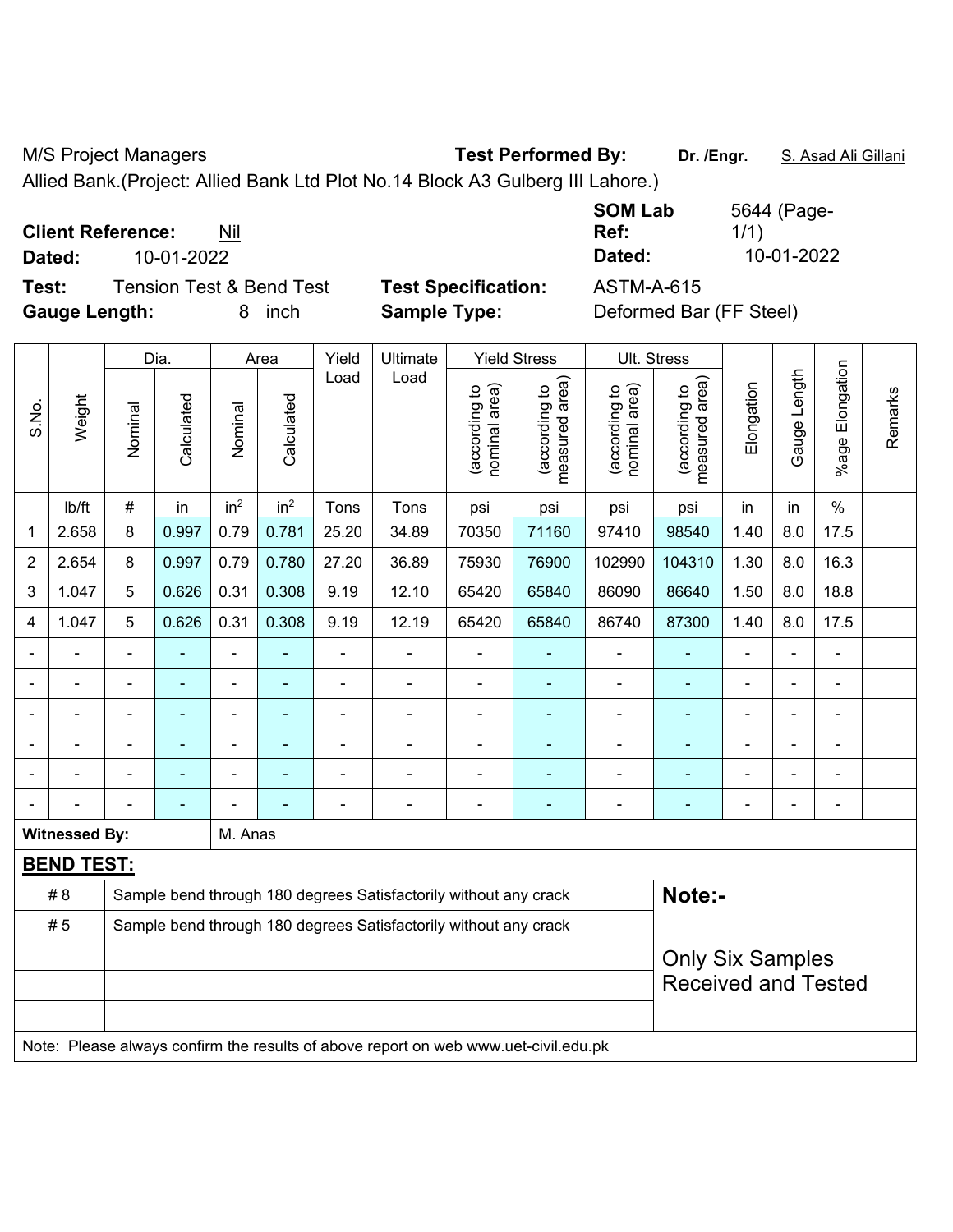Abdul Ghafar **Test Performed By:** Dr. /Engr. **Asad Gillani Abdul Ghafar** Asad Gillani

PM Liberty Builders.( Const. Of Zee Avenue-Ramada Hotel & Suites 17-A Cooper Rd,Lahore)

## **Client Reference:** ST/UET/20220110

**Dated:** 10-01-2022 **Dated:** 10-01-2022

**Test:** Tension Test & Bend Test **Test Specification:** ASTM-A-615 **Gauge Length:** 8 inch **Sample Type:** Deformed Bar (Mughal Steel)

| <b>SOM Lab</b> | 5645 (Page- |
|----------------|-------------|
| Ref:           | 1/1)        |
| Dated:         | 10-01-2022  |

|                |                      |                                                                                     | Dia.                     |                 | Area            |                           | Ultimate                                                         | <b>Yield Stress</b>            |                                 |                                | Ult. Stress                     |                          |                |                 |         |
|----------------|----------------------|-------------------------------------------------------------------------------------|--------------------------|-----------------|-----------------|---------------------------|------------------------------------------------------------------|--------------------------------|---------------------------------|--------------------------------|---------------------------------|--------------------------|----------------|-----------------|---------|
| S.No.          | Weight               | Nominal                                                                             | Calculated               | Nominal         | Calculated      | Load                      | Load                                                             | nominal area)<br>(according to | measured area)<br>(according to | nominal area)<br>(according to | measured area)<br>(according to | Elongation               | Gauge Length   | %age Elongation | Remarks |
|                | Ib/ft                | #                                                                                   | in                       | in <sup>2</sup> | in <sup>2</sup> | Tons                      | Tons                                                             | psi                            | psi                             | psi                            | psi                             | in                       | in             | $\frac{0}{0}$   |         |
| $\mathbf 1$    | 1.496                | 6                                                                                   | 0.748                    | 0.44            | 0.440           | 15.29                     | 20.00                                                            | 76640                          | 76640                           | 100250                         | 100250                          | 1.40                     | 8.0            | 17.5            |         |
| $\overline{2}$ | 1.486                | 6                                                                                   | 0.746                    | 0.44            | 0.437           | 14.99                     | 18.99                                                            | 75160                          | 75680                           | 95190                          | 95840                           | 1.30                     | 8.0            | 16.3            |         |
| 3              | 1.494                | 6                                                                                   | 0.748                    | 0.44            | 0.439           | 14.99                     | 18.70                                                            | 75160                          | 75330                           | 93710                          | 93920                           | 1.20                     | 8.0            | 15.0            |         |
|                |                      |                                                                                     |                          | ä,              | ÷               |                           |                                                                  | $\blacksquare$                 |                                 | $\blacksquare$                 |                                 |                          | $\blacksquare$ | $\blacksquare$  |         |
| $\blacksquare$ |                      |                                                                                     | ÷                        |                 | ٠               | $\blacksquare$            | ÷                                                                | $\blacksquare$                 | ٠                               |                                | ÷                               | ÷                        | $\blacksquare$ | $\blacksquare$  |         |
|                |                      | $\blacksquare$                                                                      | $\blacksquare$           | $\blacksquare$  | ۰               | -                         | ÷                                                                | $\blacksquare$                 | ÷                               |                                | $\blacksquare$                  | $\blacksquare$           | $\blacksquare$ | ä,              |         |
| $\blacksquare$ |                      | $\blacksquare$                                                                      | ÷                        | $\blacksquare$  | ۰               | $\overline{a}$            | $\overline{\phantom{a}}$                                         | $\blacksquare$                 | ÷                               |                                | $\overline{\phantom{a}}$        | ÷                        | $\blacksquare$ | $\blacksquare$  |         |
|                |                      | $\blacksquare$                                                                      | $\blacksquare$           | $\blacksquare$  | ۰               | $\blacksquare$            | $\blacksquare$                                                   | $\blacksquare$                 | ۰                               | ä,                             | $\blacksquare$                  | ÷                        | $\blacksquare$ | ä,              |         |
|                |                      |                                                                                     | $\blacksquare$           | ä,              |                 |                           | $\blacksquare$                                                   | $\blacksquare$                 | ÷                               | ä,                             | ÷                               | $\blacksquare$           |                | $\blacksquare$  |         |
|                |                      |                                                                                     | $\overline{\phantom{0}}$ |                 |                 |                           |                                                                  |                                | ۰                               | $\blacksquare$                 |                                 | $\overline{\phantom{0}}$ | $\blacksquare$ | $\blacksquare$  |         |
|                | <b>Witnessed By:</b> |                                                                                     |                          |                 |                 | Kamran Nawaz (Supervisor) |                                                                  |                                |                                 |                                |                                 |                          |                |                 |         |
|                | <b>BEND TEST:</b>    |                                                                                     |                          |                 |                 |                           |                                                                  |                                |                                 |                                |                                 |                          |                |                 |         |
|                | #6                   |                                                                                     |                          |                 |                 |                           | Sample bend through 180 degrees Satisfactorily without any crack |                                |                                 |                                | Note:-                          |                          |                |                 |         |
|                |                      |                                                                                     |                          |                 |                 |                           |                                                                  |                                |                                 |                                |                                 |                          |                |                 |         |
|                |                      |                                                                                     |                          |                 |                 |                           |                                                                  | <b>Only Four Samples</b>       |                                 |                                |                                 |                          |                |                 |         |
|                |                      |                                                                                     |                          |                 |                 |                           |                                                                  |                                |                                 |                                | <b>Received and Tested</b>      |                          |                |                 |         |
|                |                      |                                                                                     |                          |                 |                 |                           |                                                                  |                                |                                 |                                |                                 |                          |                |                 |         |
|                |                      | Note: Please always confirm the results of above report on web www.uet-civil.edu.pk |                          |                 |                 |                           |                                                                  |                                |                                 |                                |                                 |                          |                |                 |         |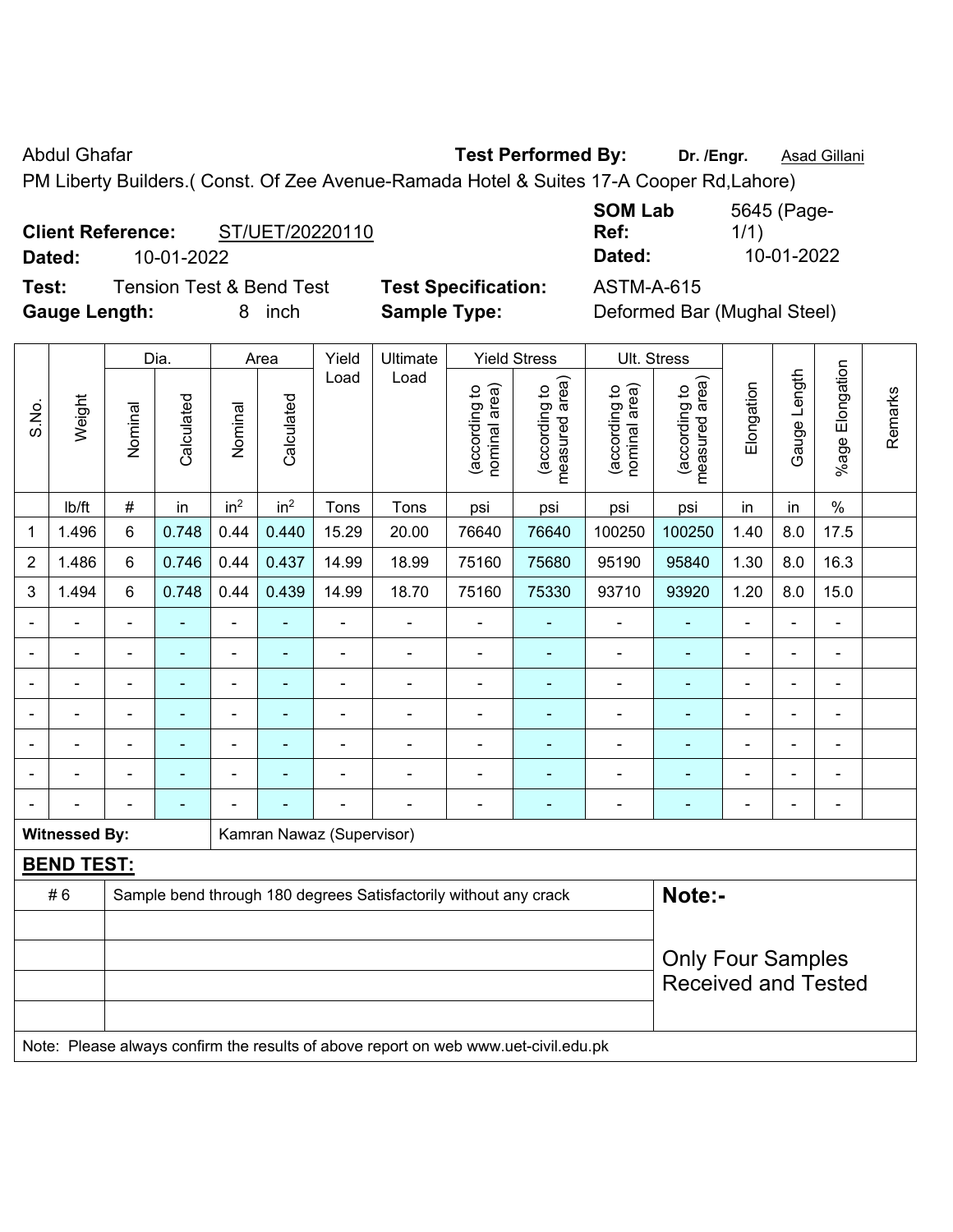Sub Divisional officer, **Test Performed By:** Dr. /Engr. **Asad Ali Gillani** Associated By: Dr. /Engr. **Asad Ali Gillani** 

HSD No.22 Skp.(Rehb/Const Of Rd From Paddianwala To Ajniawala Via Gujiana Nau,)

| <b>Client Reference:</b><br>506/Skp<br>29-11-2021<br>Dated: |                            | <b>SOM Lab</b><br>Ref:<br>Dated: | 5646 (Page-<br>1/1)<br>10-01-2022 |
|-------------------------------------------------------------|----------------------------|----------------------------------|-----------------------------------|
| Test:<br><b>Tension Test &amp; Bend Test</b>                | <b>Test Specification:</b> | <b>ASTM-A-615</b>                |                                   |
| <b>Gauge Length:</b><br>inch<br>8                           | <b>Sample Type:</b>        | Deformed Bar                     |                                   |

|                |                   |                                                                  | Dia.           |                 | Area                     | Yield | Ultimate                                                                            |                                | <b>Yield Stress</b>             | Ult. Stress                    |                                 |            |                |                          |         |
|----------------|-------------------|------------------------------------------------------------------|----------------|-----------------|--------------------------|-------|-------------------------------------------------------------------------------------|--------------------------------|---------------------------------|--------------------------------|---------------------------------|------------|----------------|--------------------------|---------|
| S.No.          | Weight            | Nominal                                                          | Calculated     | Nominal         | Calculated               | Load  | Load                                                                                | nominal area)<br>(according to | (according to<br>measured area) | nominal area)<br>(according to | (according to<br>measured area) | Elongation | Gauge Length   | Elongation<br>%age       | Remarks |
|                | lb/ft             | $\#$                                                             | in             | in <sup>2</sup> | in <sup>2</sup>          | Tons  | Tons                                                                                | psi                            | psi                             | psi                            | psi                             | in         | in             | $\%$                     |         |
| 1              | 2.530             | 8                                                                | 0.973          | 0.79            | 0.744                    | 21.53 | 31.47                                                                               | 60110                          | 63820                           | 87850                          | 93280                           | 1.40       | 8.0            | 17.5                     |         |
| $\overline{2}$ | 2.561             | 8                                                                | 0.979          | 0.79            | 0.753                    | 21.76 | 31.45                                                                               | 60760                          | 63750                           | 87790                          | 92110                           | 1.40       | 8.0            | 17.5                     |         |
| 3              | 1.501             | 6                                                                | 0.749          | 0.44            | 0.441                    | 12.35 | 16.99                                                                               | 61930                          | 61790                           | 85180                          | 84980                           | 1.40       | 8.0            | 17.5                     |         |
| 4              | 1.494             | 6                                                                | 0.748          | 0.44            | 0.439                    | 12.15 | 17.71                                                                               | 60910                          | 61050                           | 88750                          | 88960                           | 1.30       | 8.0            | 16.3                     |         |
| 5              | 0.660             | $\overline{4}$                                                   | 0.497          | 0.20            | 0.194                    | 6.32  | 8.36                                                                                | 69700                          | 71850                           | 92180                          | 95030                           | 1.10       | 8.0            | 13.8                     |         |
| 6              | 0.670             | $\overline{4}$                                                   | 0.501          | 0.20            | 0.197                    | 6.88  | 8.79                                                                                | 75880                          | 77030                           | 96900                          | 98370                           | 1.10       | 8.0            | 13.8                     |         |
|                |                   |                                                                  | $\blacksquare$ |                 |                          |       |                                                                                     |                                |                                 | $\blacksquare$                 |                                 |            |                | L,                       |         |
|                |                   |                                                                  |                |                 |                          |       |                                                                                     |                                |                                 |                                |                                 |            |                |                          |         |
|                |                   |                                                                  | ٠              | $\blacksquare$  |                          |       | $\blacksquare$                                                                      | $\blacksquare$                 | ٠                               | ۰                              | ۰                               |            | $\overline{a}$ | $\blacksquare$           |         |
|                |                   |                                                                  | $\blacksquare$ | $\blacksquare$  | $\overline{\phantom{a}}$ |       | $\blacksquare$                                                                      | $\blacksquare$                 | $\overline{a}$                  | ۰                              | ۰                               |            |                | $\overline{\phantom{a}}$ |         |
|                |                   |                                                                  |                |                 |                          |       |                                                                                     |                                |                                 |                                |                                 |            |                |                          |         |
|                | <b>BEND TEST:</b> |                                                                  |                |                 |                          |       |                                                                                     |                                |                                 |                                |                                 |            |                |                          |         |
|                | # 8               |                                                                  |                |                 |                          |       | Sample bend through 180 degrees Satisfactorily without any crack                    |                                |                                 |                                | Note:-                          |            |                |                          |         |
|                | #6                |                                                                  |                |                 |                          |       | Sample bend through 180 degrees Satisfactorily without any crack                    |                                |                                 |                                |                                 |            |                |                          |         |
|                | #4                | Sample bend through 180 degrees Satisfactorily without any crack |                |                 |                          |       |                                                                                     |                                |                                 |                                | <b>Only Nine Samples</b>        |            |                |                          |         |
|                |                   |                                                                  |                |                 |                          |       |                                                                                     |                                |                                 |                                | <b>Received and Tested</b>      |            |                |                          |         |
|                |                   |                                                                  |                |                 |                          |       |                                                                                     |                                |                                 |                                |                                 |            |                |                          |         |
|                |                   |                                                                  |                |                 |                          |       | Note: Please always confirm the results of above report on web www.uet-civil.edu.pk |                                |                                 |                                |                                 |            |                |                          |         |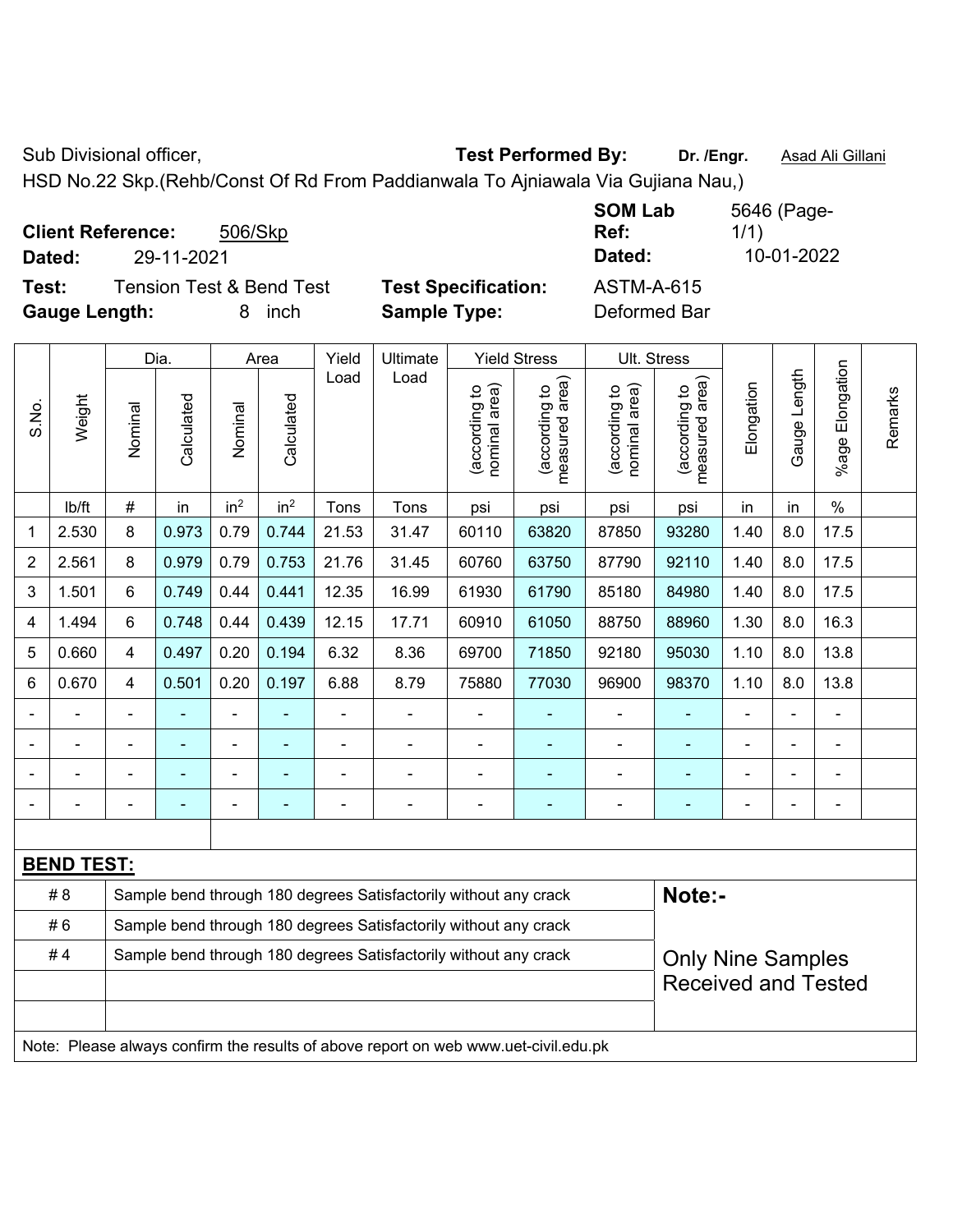Engr. Javed Asad **Test Performed By: Dr. /Engr.** S Asad Ali Gillani

CRE Jalapur Irrigation Project Consultants.(Const. Of Jalalpur Irrigation Canal And Its System Pkg-3)

| <b>Client Reference:</b> | JIPIC/TECH/P-3/CRE/49 |
|--------------------------|-----------------------|
|--------------------------|-----------------------|

**Test:** Tension Test & Bend Test **Test Specification:** ASTM-A-615 **Gauge Length:** 8 inch **Sample Type:** Deformed Bar (Ittefaq Steel)

**SOM Lab Ref:**  5647 (Page-1/1) **Dated:** 04-01-2022 **Dated:** 10-01-2022

|                          |                   |                                                                  | Dia.                                                             |                 | Area            | Yield                    | Ultimate                                                         |                                | <b>Yield Stress</b>             |                                | Ult. Stress                        |                              |                |                          |         |
|--------------------------|-------------------|------------------------------------------------------------------|------------------------------------------------------------------|-----------------|-----------------|--------------------------|------------------------------------------------------------------|--------------------------------|---------------------------------|--------------------------------|------------------------------------|------------------------------|----------------|--------------------------|---------|
| S.No.                    | Weight            | Nominal                                                          | Calculated                                                       | Nominal         | Calculated      | Load                     | Load                                                             | nominal area)<br>(according to | measured area)<br>(according to | nominal area)<br>(according to | area)<br>(according to<br>measured | Elongation                   | Gauge Length   | %age Elongation          | Remarks |
|                          | lb/ft             | $\#$                                                             | in                                                               | in <sup>2</sup> | in <sup>2</sup> | Tons                     | Tons                                                             | psi                            | psi                             | psi                            | psi                                | in                           | in             | $\%$                     |         |
| $\mathbf 1$              | 1.511             | 6                                                                | 0.752                                                            | 0.44            | 0.444           | 17.20                    | 21.25                                                            | 86200                          | 85420                           | 106530                         | 105570                             | 1.20                         | 8.0            | 15.0                     |         |
| $\overline{c}$           | 1.508             | 6                                                                | 0.751                                                            | 0.44            | 0.443           | 17.25                    | 20.95                                                            | 86450                          | 85870                           | 105000                         | 104290                             | 1.30                         | 8.0            | 16.3                     |         |
| 3                        | 1.037             | 5                                                                | 0.623                                                            | 0.31            | 0.305           | 10.93                    | 13.76                                                            | 77750                          | 79020                           | 97910                          | 99510                              | 1.10                         | 8.0            | 13.8                     |         |
| 4                        | 1.067             | 5                                                                | 0.632                                                            | 0.31            | 0.314           | 11.54                    | 14.42                                                            | 82100                          | 81050                           | 102620                         | 101310                             | 1.30                         | 8.0            | 16.3                     |         |
| 5                        | 0.677             | 4                                                                | 0.503                                                            | 0.20            | 0.199           | 6.12                     | 8.84                                                             | 67450                          | 67790                           | 97460                          | 97950                              | 1.30                         | 8.0            | 16.3                     |         |
| 6                        | 0.673             | 4                                                                | 0.502                                                            | 0.20            | 0.198           | 6.14                     | 9.12                                                             | 67670                          | 68360                           | 100610                         | 101620                             | 1.20                         | 8.0            | 15.0                     |         |
|                          |                   |                                                                  |                                                                  |                 |                 |                          |                                                                  |                                |                                 |                                |                                    |                              |                |                          |         |
| $\overline{\phantom{a}}$ |                   |                                                                  | -                                                                | $\overline{a}$  | ۰               | $\blacksquare$           |                                                                  | $\qquad \qquad \blacksquare$   |                                 |                                |                                    | $\qquad \qquad \blacksquare$ | $\overline{a}$ | $\blacksquare$           |         |
| $\blacksquare$           | -                 | $\overline{a}$                                                   | $\overline{\phantom{0}}$                                         | $\overline{a}$  | ۰               | $\blacksquare$           | $\overline{\phantom{0}}$                                         | $\qquad \qquad \blacksquare$   |                                 | $\overline{a}$                 | ٠                                  | ۰                            | $\overline{a}$ | $\overline{\phantom{0}}$ |         |
|                          |                   | $\overline{a}$                                                   |                                                                  | $\overline{a}$  | ۰               | $\overline{\phantom{0}}$ | ۰                                                                | $\qquad \qquad \blacksquare$   | $\overline{a}$                  | $\overline{a}$                 | $\overline{a}$                     | ۰                            | ۰              | $\blacksquare$           |         |
|                          |                   |                                                                  |                                                                  |                 |                 |                          |                                                                  |                                |                                 |                                |                                    |                              |                |                          |         |
|                          | <b>BEND TEST:</b> |                                                                  |                                                                  |                 |                 |                          |                                                                  |                                |                                 |                                |                                    |                              |                |                          |         |
|                          | #6                |                                                                  |                                                                  |                 |                 |                          | Sample bend through 180 degrees Satisfactorily without any crack |                                |                                 |                                | Note:-                             |                              |                |                          |         |
|                          | # 5               |                                                                  | Sample bend through 180 degrees Satisfactorily without any crack |                 |                 |                          |                                                                  |                                |                                 |                                |                                    |                              |                |                          |         |
|                          | #4                | Sample bend through 180 degrees Satisfactorily without any crack |                                                                  |                 |                 |                          |                                                                  |                                |                                 |                                |                                    | <b>Only Nine Samples</b>     |                |                          |         |
|                          |                   |                                                                  |                                                                  |                 |                 |                          | <b>Received and Tested</b>                                       |                                |                                 |                                |                                    |                              |                |                          |         |
|                          |                   |                                                                  |                                                                  |                 |                 |                          |                                                                  |                                |                                 |                                |                                    |                              |                |                          |         |

Note: Please always confirm the results of above report on web www.uet-civil.edu.pk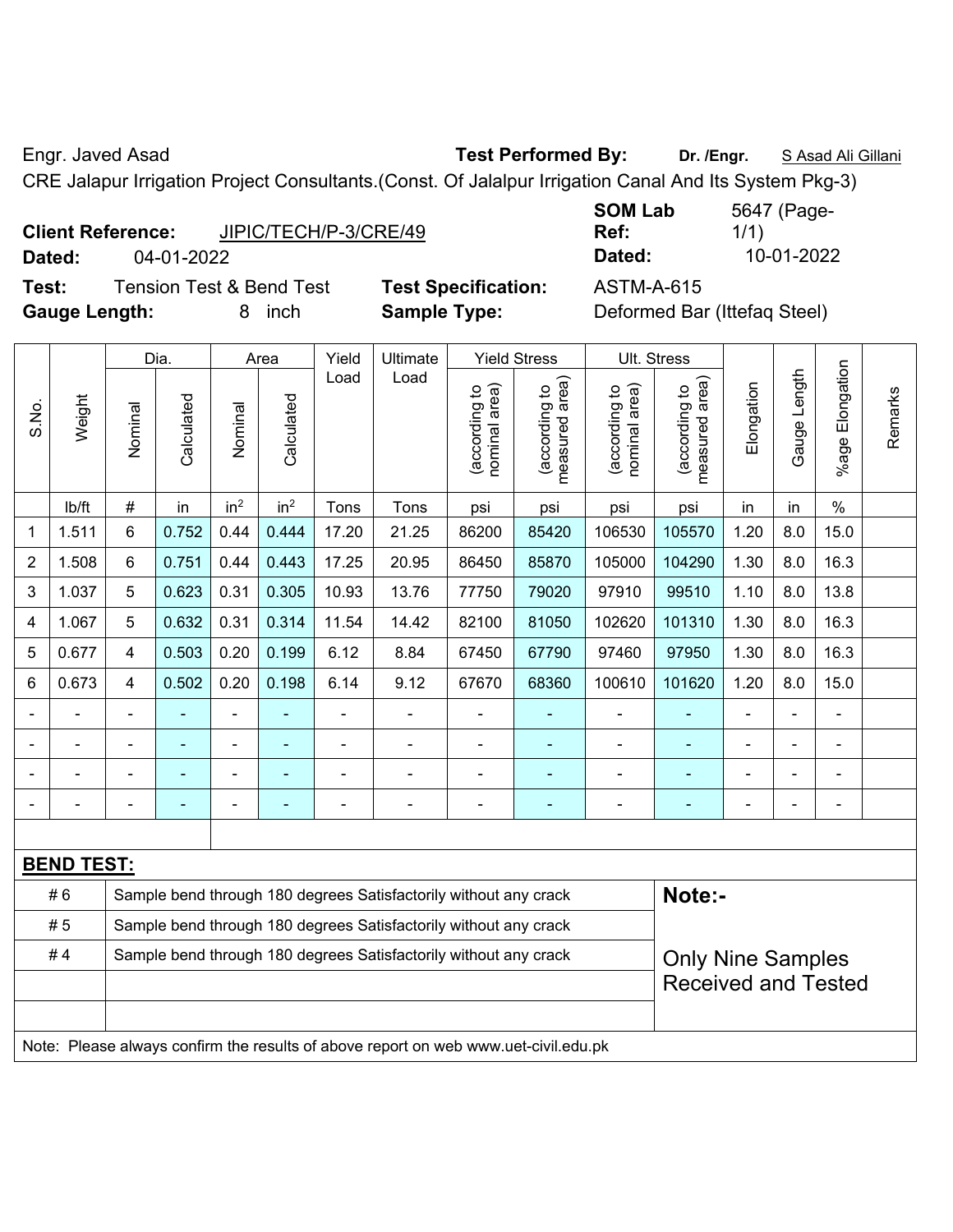Sub Divisional officer, **Test Performed By:** Dr. /Engr. **Asad Ali Gillani** Associated By: Dr. /Engr. **Asad Ali Gillani** 

BSD No.22 Lhr.(Const Of Building For E-Library & Research Facilities In Board For Adv Of Literature)

| <b>Client Reference:</b><br>277/22nd<br>28-12-2021<br>Dated:                      |                                                   | <b>SOM Lab</b><br>Ref:<br>Dated:  | 5648 (Page-<br>1/1)<br>10-01-2022 |
|-----------------------------------------------------------------------------------|---------------------------------------------------|-----------------------------------|-----------------------------------|
| <b>Tension Test &amp; Bend Test</b><br>Test:<br><b>Gauge Length:</b><br>inch<br>8 | <b>Test Specification:</b><br><b>Sample Type:</b> | <b>ASTM-A-615</b><br>Deformed Bar |                                   |

|                |                   |                                                                                     | Dia.                   |                          | Area            | Yield          | Ultimate                   |                                | <b>Yield Stress</b>             |                                | Ult. Stress                     |            |                          |                         |         |
|----------------|-------------------|-------------------------------------------------------------------------------------|------------------------|--------------------------|-----------------|----------------|----------------------------|--------------------------------|---------------------------------|--------------------------------|---------------------------------|------------|--------------------------|-------------------------|---------|
| S.No.          | Weight            | Nominal                                                                             | Calculated             | Nominal                  | Calculated      | Load           | Load                       | nominal area)<br>(according to | (according to<br>measured area) | nominal area)<br>(according to | measured area)<br>(according to | Elongation | Gauge Length             | Elongation<br>$%$ age l | Remarks |
|                | lb/ft             | $\#$                                                                                | in                     | in <sup>2</sup>          | in <sup>2</sup> | Tons           | Tons                       | psi                            | psi                             | psi                            | psi                             | in         | in                       | $\%$                    |         |
| 1              | 2.670             | 8                                                                                   | 1.000                  | 0.79                     | 0.785           | 16.82          | 25.40                      | 46960                          | 47260                           | 70920                          | 71370                           | 2.00       | 8.0                      | 25.0                    |         |
| $\overline{2}$ | 2.711             | 8                                                                                   | 1.007                  | 0.79                     | 0.797           | 18.25          | 27.57                      | 50940                          | 50500                           | 76980                          | 76300                           | 2.30       | 8.0                      | 28.8                    |         |
| 3              | 1.475             | 6                                                                                   | 0.743                  | 0.44                     | 0.433           | 11.13          | 16.38                      | 55800                          | 56700                           | 82110                          | 83440                           | 1.20       | 8.0                      | 15.0                    |         |
| 4              | 1.480             | 6                                                                                   | 0.744                  | 0.44                     | 0.435           | 10.60          | 15.44                      | 53140                          | 53750                           | 77410                          | 78300                           | 2.00       | 8.0                      | 25.0                    |         |
| 5              | 0.675             | 4                                                                                   | 0.502                  | 0.20                     | 0.198           | 7.29           | 9.02                       | 80370                          | 81190                           | 99480                          | 100490                          | 1.40       | 8.0                      | 17.5                    |         |
| 6              | 0.674             | 4                                                                                   | 0.502                  | 0.20                     | 0.198           | 7.24           | 9.02                       | 79810                          | 80620                           | 99480                          | 100490                          | 1.10       | 8.0                      | 13.8                    |         |
|                | ÷                 |                                                                                     | $\blacksquare$         | $\blacksquare$           |                 | $\blacksquare$ | $\blacksquare$             | $\blacksquare$                 | $\blacksquare$                  | $\overline{\phantom{0}}$       | ÷                               |            |                          | ÷.                      |         |
|                |                   |                                                                                     | $\blacksquare$         | $\overline{\phantom{a}}$ |                 | $\blacksquare$ |                            | $\blacksquare$                 |                                 | ÷,                             | ä,                              |            |                          | ÷.                      |         |
|                |                   |                                                                                     | $\blacksquare$         | $\blacksquare$           |                 |                |                            | $\blacksquare$                 | $\blacksquare$                  | $\blacksquare$                 | $\blacksquare$                  |            |                          | $\blacksquare$          |         |
|                |                   |                                                                                     |                        |                          |                 |                |                            |                                |                                 |                                |                                 |            | $\overline{\phantom{0}}$ | $\blacksquare$          |         |
|                |                   |                                                                                     |                        |                          |                 |                |                            |                                |                                 |                                |                                 |            |                          |                         |         |
|                | <b>BEND TEST:</b> |                                                                                     |                        |                          |                 |                |                            |                                |                                 |                                |                                 |            |                          |                         |         |
|                | --                |                                                                                     | No Bend test performed |                          |                 |                |                            |                                |                                 |                                | Note:-                          |            |                          |                         |         |
|                |                   |                                                                                     |                        |                          |                 |                |                            |                                |                                 |                                |                                 |            |                          |                         |         |
|                |                   |                                                                                     |                        |                          |                 |                |                            | <b>Only Six Samples</b>        |                                 |                                |                                 |            |                          |                         |         |
|                |                   |                                                                                     |                        |                          |                 |                | <b>Received and Tested</b> |                                |                                 |                                |                                 |            |                          |                         |         |
|                |                   | Note: Please always confirm the results of above report on web www.uet-civil.edu.pk |                        |                          |                 |                |                            |                                |                                 |                                |                                 |            |                          |                         |         |